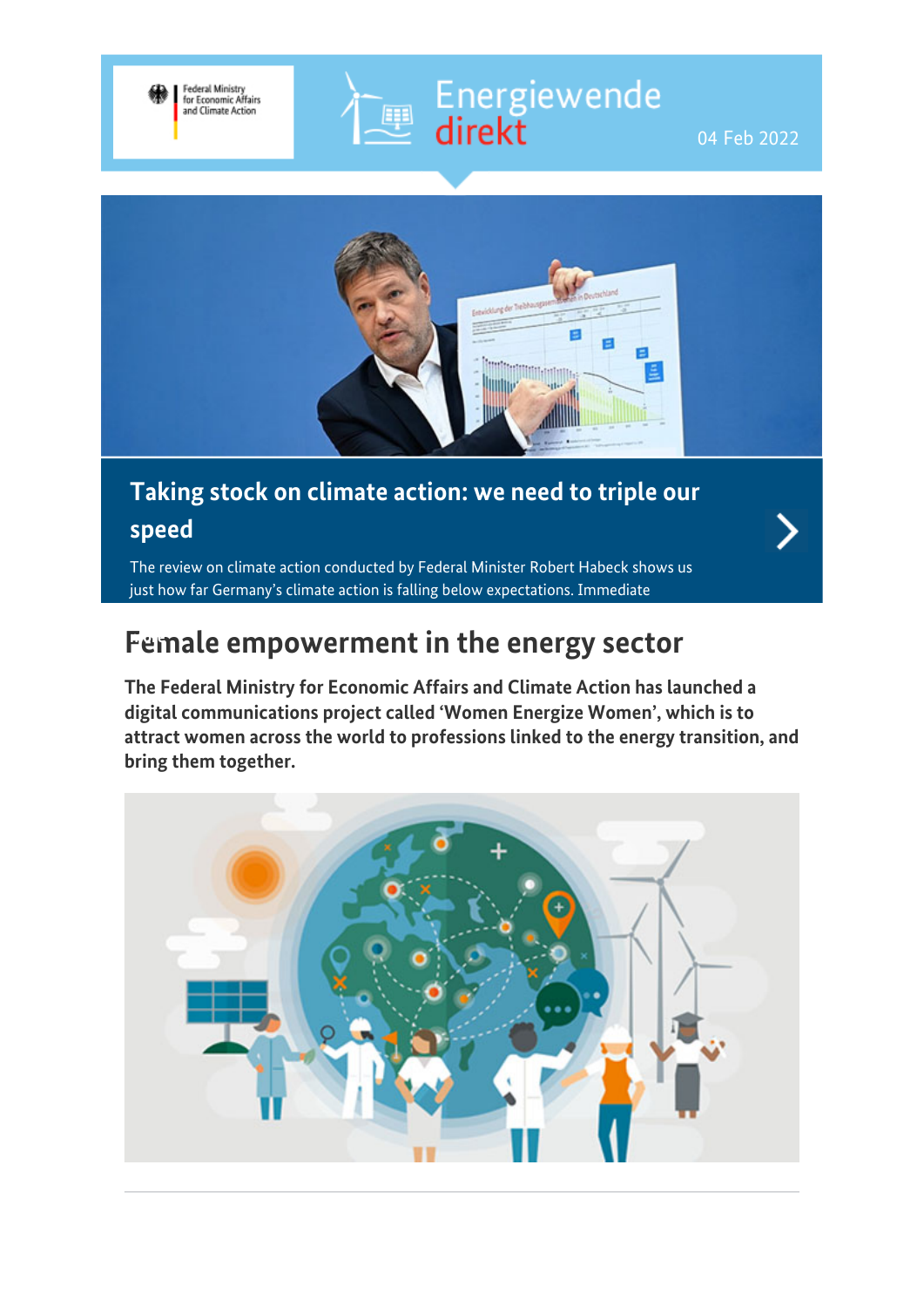There is African art on the walls and the sun is shining on Abuja, the capital of Nigeria. To begin with, Ifeoma Malo appears to be a little nervous as she takes the floor on the 'Women Energize Women' YouTube channel to explain about her work for the energy transition as CEO of Clean Tech Hub Nigeria. This little bout of nerves, however, has nothing to do with a lack of experience. She is used to addressing large global audiences, talking about energy-related issues. In this instance, her excitement is linked to her passion for inspiring other women to work in the field of energy. It is clear that she is fully immersed in this task.

#### **#womenenergize: from New Delhi to Abu Dhabi**

Go a few clicks further and you'll hear from [Gauri Singh](https://www.youtube.com/watch?v=EMujYVBgU4w), who is describing her job as Deputy Director of the International Renewable Energy Agency (IRENA) in Abu Dhabi. The video is only four minutes long, which is not nearly enough. Viewers are left with a score of questions they want to discuss with Gauri. The good news is: even during the pandemic, it is possible to find women like Ifeoma and Gauri, let yourself be inspired by them and benefit from their expertise – no matter where you are. You can just use the various platforms of 'Women Energize Women'. These include a YouTube channel, a twitter and an instagram account, and a LinkedIn page.

### **Virtual series of events showcasing women working in the energy sector**

As the digital communications campaign wants to interest even more women in jobs in the energy sector, including managerial positions, and provide information about this work, it combines a number of different measures with the YouTube portraits. This includes monthly virtual events, such as discussions, interviews or networking events with interesting women working in the sector, and also events organised in cooperation with established and new women's networks, organisations and institutions.

The speakers at the virtual events are women from the international world of energy, including female representatives of German and international companies who share their experience and their views with the audience. Since its launch in November 2021, the campaign has already reached more than 390,000 people across the globe.

#### **Renewable energy: 42 million jobs by 2050**

Beyond this, the project wants to provide information about the situation women are confronted with in the energy sector and wants to point out ways in which this could be improved. A closer look at the labour market statistics shows that there is a lot to be done.

According to a report by IRENA, the number of jobs in the sector could increase from currently 13 million to 42 million in 2050 [\(Global Renewables Outlook: Energy transformation 2050\)](https://www.irena.org/publications/2020/Apr/Global-Renewables-Outlook-2020). The forecast highlights the major economic opportunities associated with the energy transition, and also shows that women are increasingly making use of these. However, women accounted for no more than 32% of the global workforce in the renewable energy sector in 2018 ([Study: 'Women for Sustainable](https://www.globalwomennet.org/wp-content/uploads/2020/02/Gwnet-study.pdf) [Energy', conducted by the Global Women's Network for the Energy Transition](https://www.globalwomennet.org/wp-content/uploads/2020/02/Gwnet-study.pdf)). According to this study, women are particularly underrepresented in managerial positions and technical jobs. This is a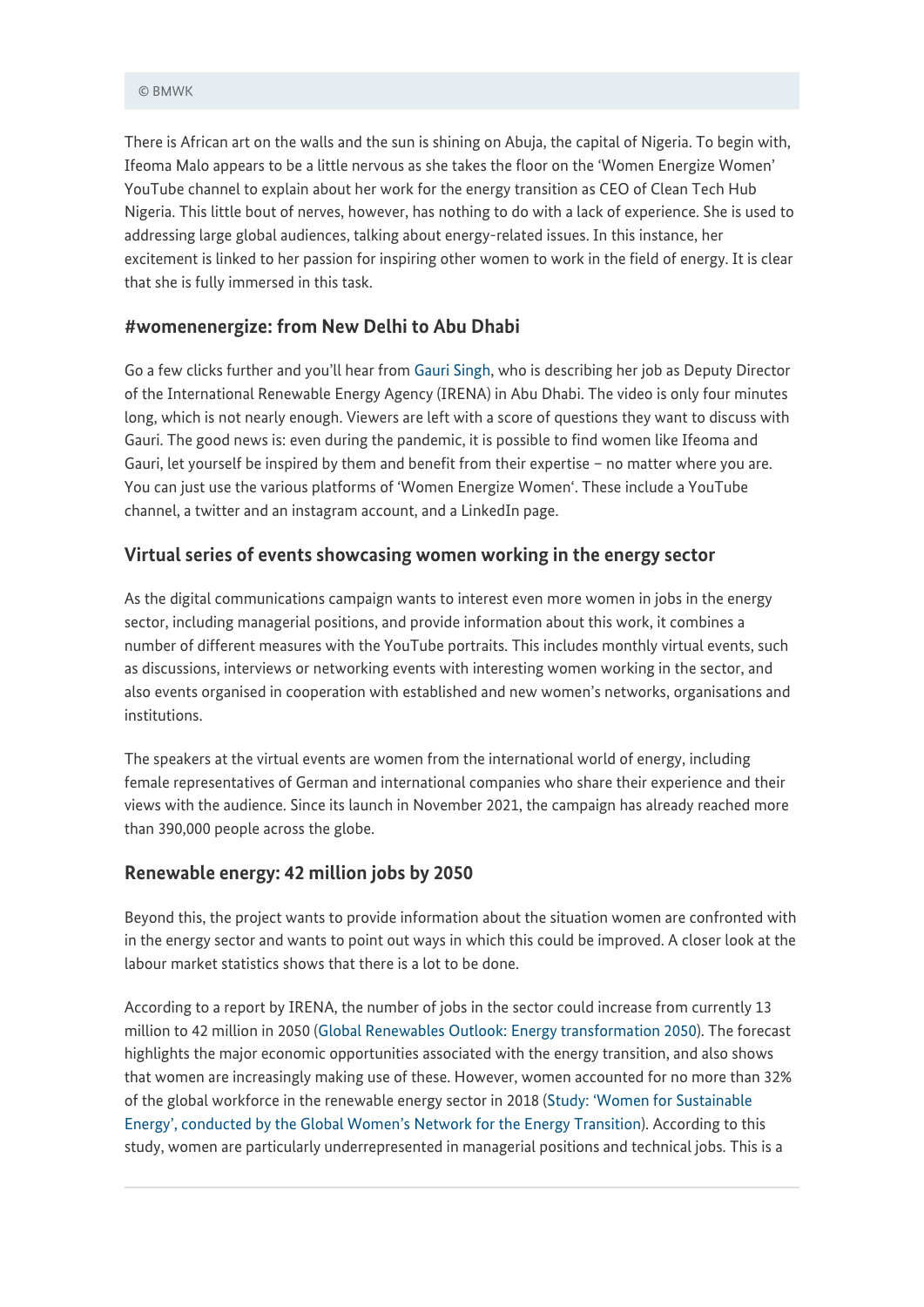critical point, given that talent is scarce in the field of renewables and that diversity is a major driver of economic success and innovation.

'Women Energize Women #womenenergize' is a communications tool of the Federal Ministry for Economic Affairs and Climate Action and is being implemented by GIZ and the German Renewable Energy Association (BEE) as part of Germany's bilateral energy partnerships. 'Women Energize Women' is aimed at women across the world, but focuses on the countries with which Germany has concluded energy partnerships. These include Algeria, Brazil, Chile, China, Ethiopia, India, Jordan, Mexico, Morocco, South Africa and Tunisia.

FURTHER INFORMATION

- [Official website of 'Women Energy Women' on the website of the German Renewable Energy](https://www.bee-ev.de/veranstaltungen/women-energize-women) **[Association \(BEE\)](https://www.bee-ev.de/veranstaltungen/women-energize-women)**
- <sup>1→</sup> ['Women Energize Women' on Twitter](https://twitter.com/womenenergize)
- <sup>1→</sup> ['Women Energize Women' on LinkedIn](https://www.linkedin.com/company/womenenergize/)
- ['Women Energize Women' on YouTube](https://www.youtube.com/channel/UCAN8lIFUkvEoBp0Cki1ALwg/featured)
- ['Energy partnerships and energy dialogues'](https://www.bmwi.de/Redaktion/EN/Artikel/Energy/international-energy-policy-2.html)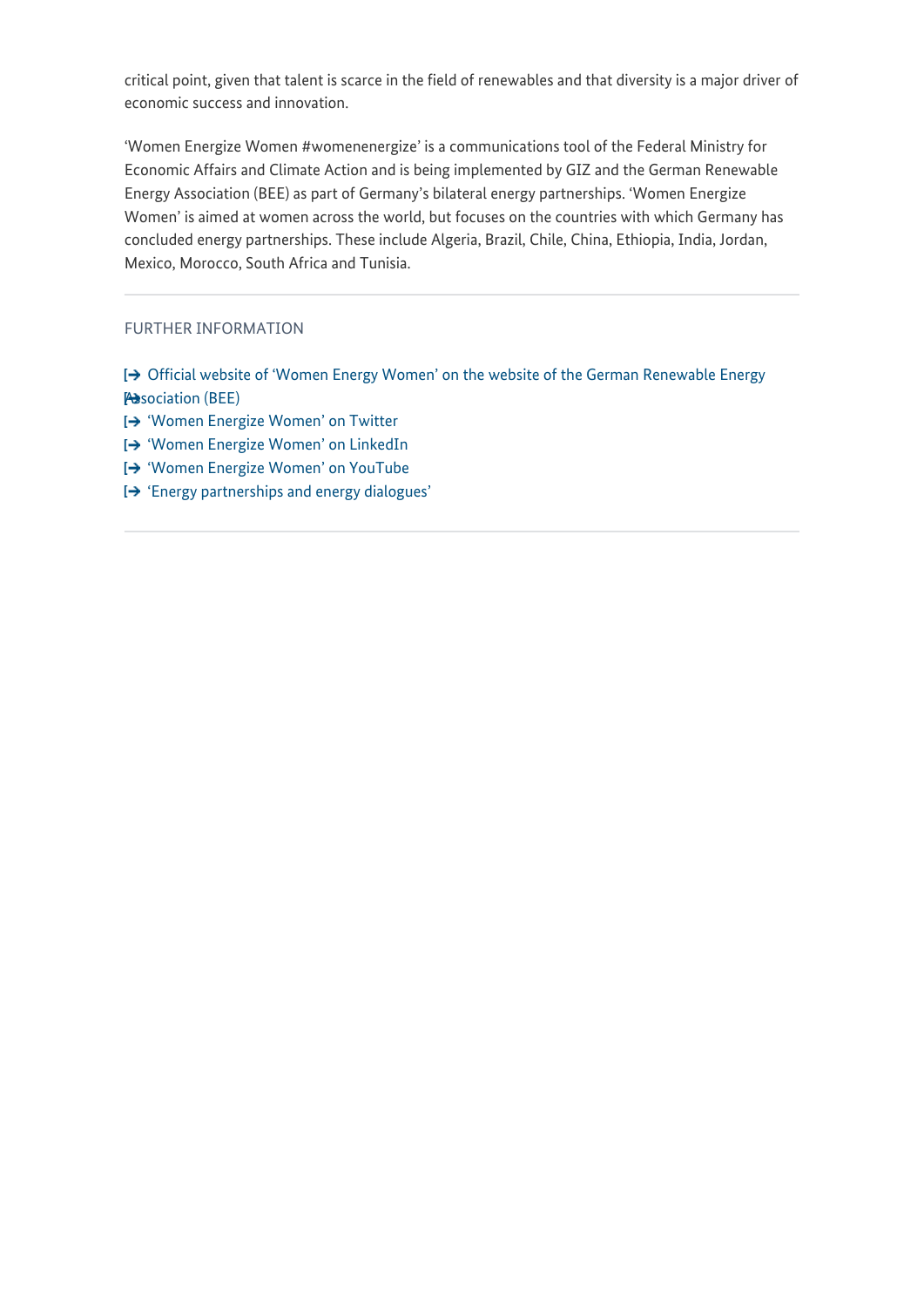# **Greenhouse gas emissions must be lowered faster**

**The Federal Climate Change Act sets out annual reduction rates for each sector's emissions to ensure than Germany can become greenhouse gas neutral by 2045. The 2021 Climate Change Projection Report shows that there is great need for further action.**



#### © BMWK

Time is running out for an effective mitigation of the climate crisis. The rise in the average global temperature is, if possible, to be kept down to 1.5C in order to avoid serious repercussions for life on Earth – this is what has been agreed in the Paris climate accord. More and more countries are facing up to this task. To this end, Germany wants to become greenhouse gas-neutral by 2045. But if we are to achieve this, we must bring down harmful greenhouse gas emissions three times faster than has so far been the case – and this must happen across all sectors. The 2021 Climate Change Projection Report suggests that the mitigation measures taken so far will not bring down the level of emissions fast enough. This report was also used as a basis for the new Federal Government's [Germany's current](https://www.bmwi.de/Redaktion/DE/Downloads/Energie/220111_eroeffnungsbilanz_klimaschutz.pdf?__blob=publicationFile&v=14) [climate action status](https://www.bmwi.de/Redaktion/DE/Downloads/Energie/220111_eroeffnungsbilanz_klimaschutz.pdf?__blob=publicationFile&v=14) (PDF download, 3 MB, in German only).

It says clearly in the action status that Germany must significantly speed up the process of lowering its emissions. The average annual reduction in emissions over the last decade stood at 15 million tonnes, but it will have to rise to more than 40 million tonnes a year in the second half of this decade. This is the aim set out in the Climate Change Act.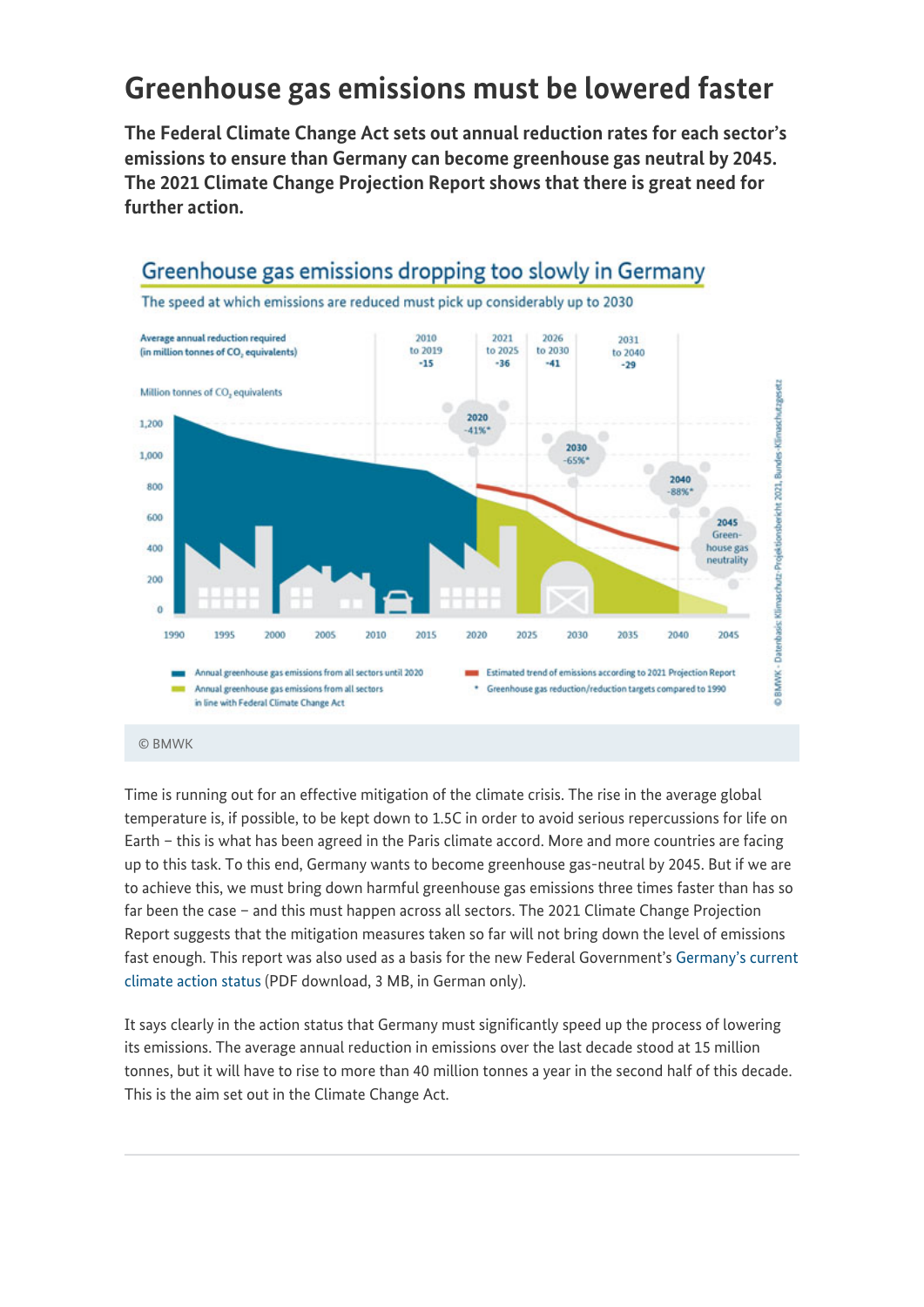### **Greenhouse gas emissions between 1990 and 2020**

Greenhouse gas emissions in Germany dropped by 41.3 per cent to approximately 729 million tonnes of CO $_{\rm 2}$  equivalents between 1990 and 2020. It is true that 2020 saw a particularly steep reduction of 8.9% compared to the preceding year, but experts have found that at least half of this rate can be attributed to singular effects such as mild weather and the measures taken to contain the COVID-19 pandemic. They say that it is already possible to predict that greenhouse gas emissions will have risen again in 2021 in many sectors.

This is why an [Immediate Climate Action Programme](https://www.bmwi-energiewende.de/EWD/Redaktion/EN/Newsletter/2022/01/Meldung/topthema.html) has been developed to get Germany back on course. The work on the necessary legislation, regulation, and other measures for this is to be concluded by the end of 2022. According to the climate action status, this could take Germany back on track by 2024, meaning that the ambitious climate targets for 2030 would be within reach again.

#### FURTHER INFORMATION

 $\rightarrow$  [Publication by the Federal Ministry for Economic Affairs and Climate Action: Germany's current](https://www.bmwi.de/Redaktion/DE/Downloads/Energie/220111_eroeffnungsbilanz_klimaschutz.pdf?__blob=publicationFile&v=14) **[climate action status \(PDF download, 3 MB - in German only\)](https://www.bmwi.de/Redaktion/DE/Downloads/Energie/220111_eroeffnungsbilanz_klimaschutz.pdf?__blob=publicationFile&v=14)** 

### **Oliver Krischer is #NeuHier**

**Oliver Krischer has been Parliamentary State Secretary at the Federal Ministry for Economic Affairs and Climate Action since the beginning of December 2021. What's he like? Watch the interview (in German only) to find out.**

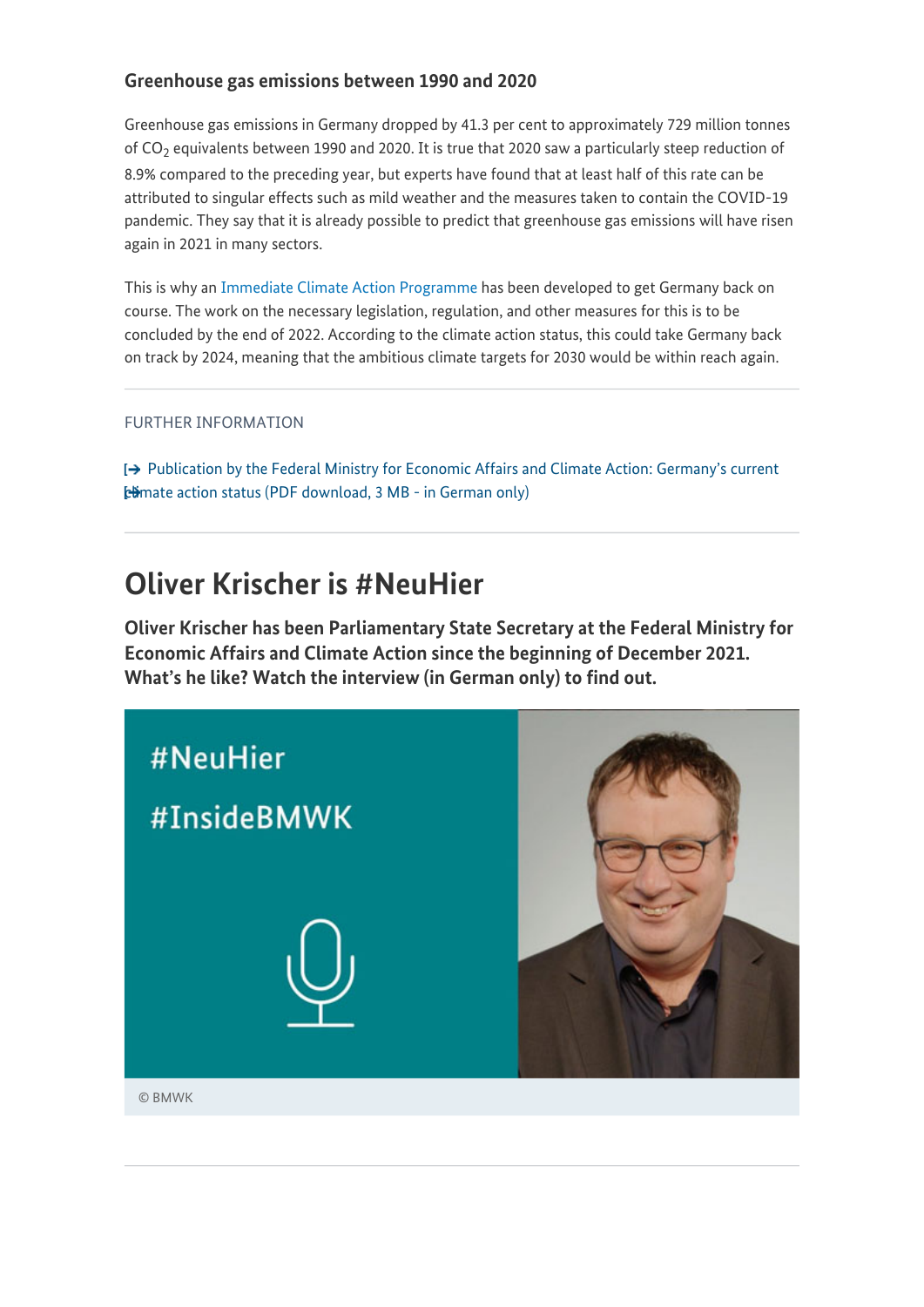New to the Federal Ministry for Economic Affairs and Climate Action, but not new to the subject matter: Oliver Krischer has been a member of the German Bundestag since 2009. For many years, he has been active in the Committee for Economic Affairs and Energy.

In a short interview, the man from Aachen explains why the energy transition is so important to him. He also tells us what is so special about about Aachen gingerbread (or Printen) and what occupation he would have chosen as a child.

[Follow the link to the interview with Oliver Krischer \(in German only\).](https://www.youtube.com/watch?v=d1ESf4d3IQA)

# **What exactly is H2Global?**

**Green hydrogen has a key role to play in the energy transition. Read on to find out what can be done to add momentum to global innovations and investments in this forward-looking technology:**



© BMWK

### **This is what it's all about: the green game changer for the energy transition**

Germany's future energy supply is to be organised on the basis of renewables. [Green hydrogen](https://www.bmwi.de/Redaktion/DE/Dossier/wasserstoff.html) will play a key role in this. It can be produced from renewables and is extremely versatile. This makes it possible to reduce CO $_2$  emissions especially in areas where energy efficiency and a direct use of renewables cannot have a sufficient effect or are not possible at all – e.g. in the transport and industrial sectors. Carbon-free hydrogen can also be used to produce synthetic fuels designed to replace diesel for heavy-duty vehicles and shipping, and eKerosene for aviation. In other words, hydrogen can act as a link between the power, heat, and transport sectors (sector coupling).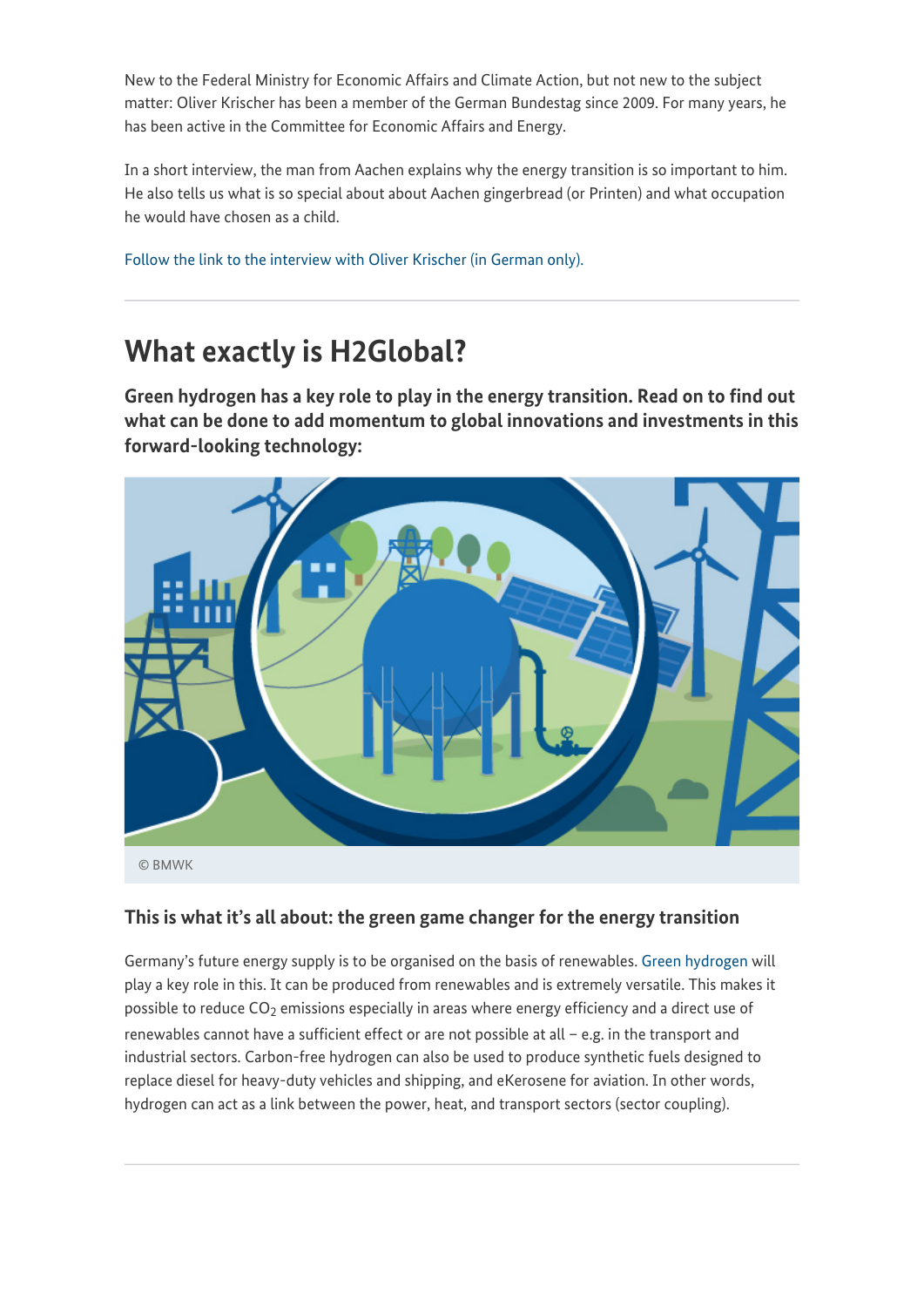### **Making further progress on international market ramp-up for green hydrogen**

To facilitate the start of the green hydrogen industry and its international market ramp-up, the H2Global Foundation was established in June 2021. The Federal Government is providing a total of €900 million for this project.

### **Double-auctions model for reliable planning and viable prices**

H2Global is underpinned by the notion of the 'double-auctions model'. The idea behind this is to bridge the difference between the (high) prices at which hydrogen is currently being traded on the global market and the (lower) prices at which it can be sold on and be used in economically viable ways at regional level.

This is how it works: An international auction for the purchase of green hydrogen or its derivatives is held on behalf of a subsidiary of the H2Global Foundation. The best offer wins and gets a long-term contract. This means that suppliers have the certainty they need to plan on, which encourages them to invest more in their hydrogen production. At the same time, they are subject to the condition that they must sell the products they produce in their partner countries to Europe. The Federal Government is hoping that this model will result in large-scale hydrogen imports from regions that have a lot of sunshine and wind.

In a second auction, the hydrogen that has been delivered to EU countries in this way is to be auctioned on to the highest bidder. Having green hydrogen available at a competitive price will create stronger incentives for the industrial sector and others to invest in installations that can use this hydrogen. The H2Global funding mechanism is to bridge the gap between the prices asked and given on the supply and demand sides respectively.

### **Green light from the European Commission**

The European Commission gave its approval for the funding project in December 2021 and declared it compatible with the state-aid rules. The first supply contracts are to be concluded in 2022 and the first deliveries of hydrogen-based fuels to Germany and Europe to take place in 2024.

#### FURTHER INFORMATION

 $\rightarrow$  [More information on the H2Global foundation](https://www.h2global-stiftung.com/)

 $\rightarrow$  [Dossier on: 'Hydrogen: a key element of the energy transition' \(in German only\)](https://www.bmwi.de/Redaktion/DE/Dossier/wasserstoff.html)

[Press release by the Federal Ministry for Economic Affairs and Climate Action €900 million for](https://www.bmwi.de/Redaktion/EN/Pressemitteilungen/2021/12/20211223-900-million-euro-for-h2global-hydrogen-project.html)

[H2Global hydrogen project – Minister Habeck: 'Starting the ramp-up of the hydrogen industry'](https://www.bmwi.de/Redaktion/EN/Pressemitteilungen/2021/12/20211223-900-million-euro-for-h2global-hydrogen-project.html)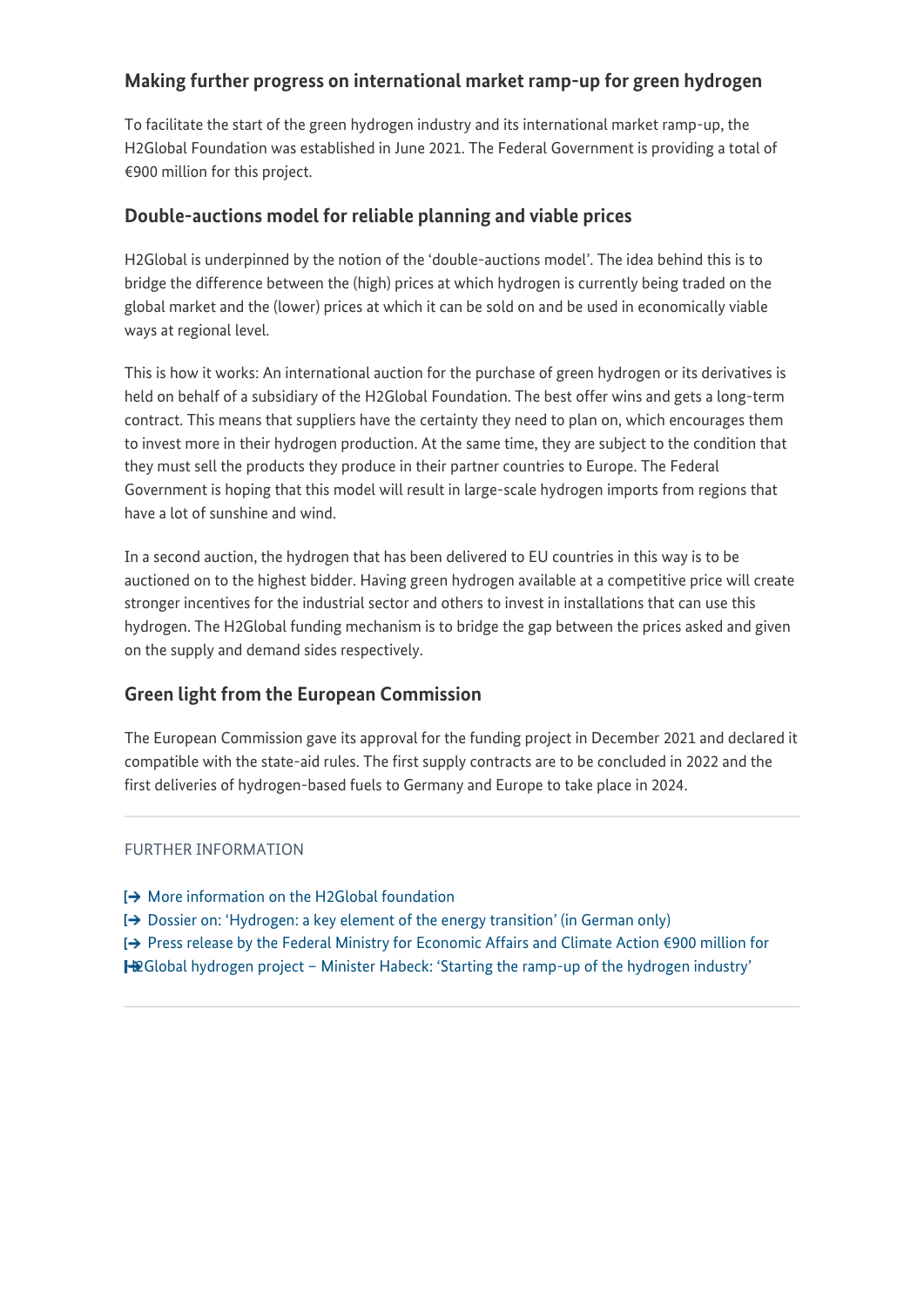# **Quote of the week**



© BMWK

"If we are to comply with the annual caps of emissions set out in the Federal Climate Change Act, we need to take additional sectors that will affect all sectors. The Immediate Climate Action Programme paves the way for all the necessary legislation and measures."

Patrick Graichen, State Secretary at the Federal Ministry for Economic Affairs and Climate<br>Action

# **What the press say**

**This time in 'what the press say': why lithium recycling could turn out to be the biggest challenge for electric mobility, the top issues for global climate action, and why landlord-to-tenant electricity supply is recognised as super successful, but is also a source of conflict.**



© fotolia/Knipserin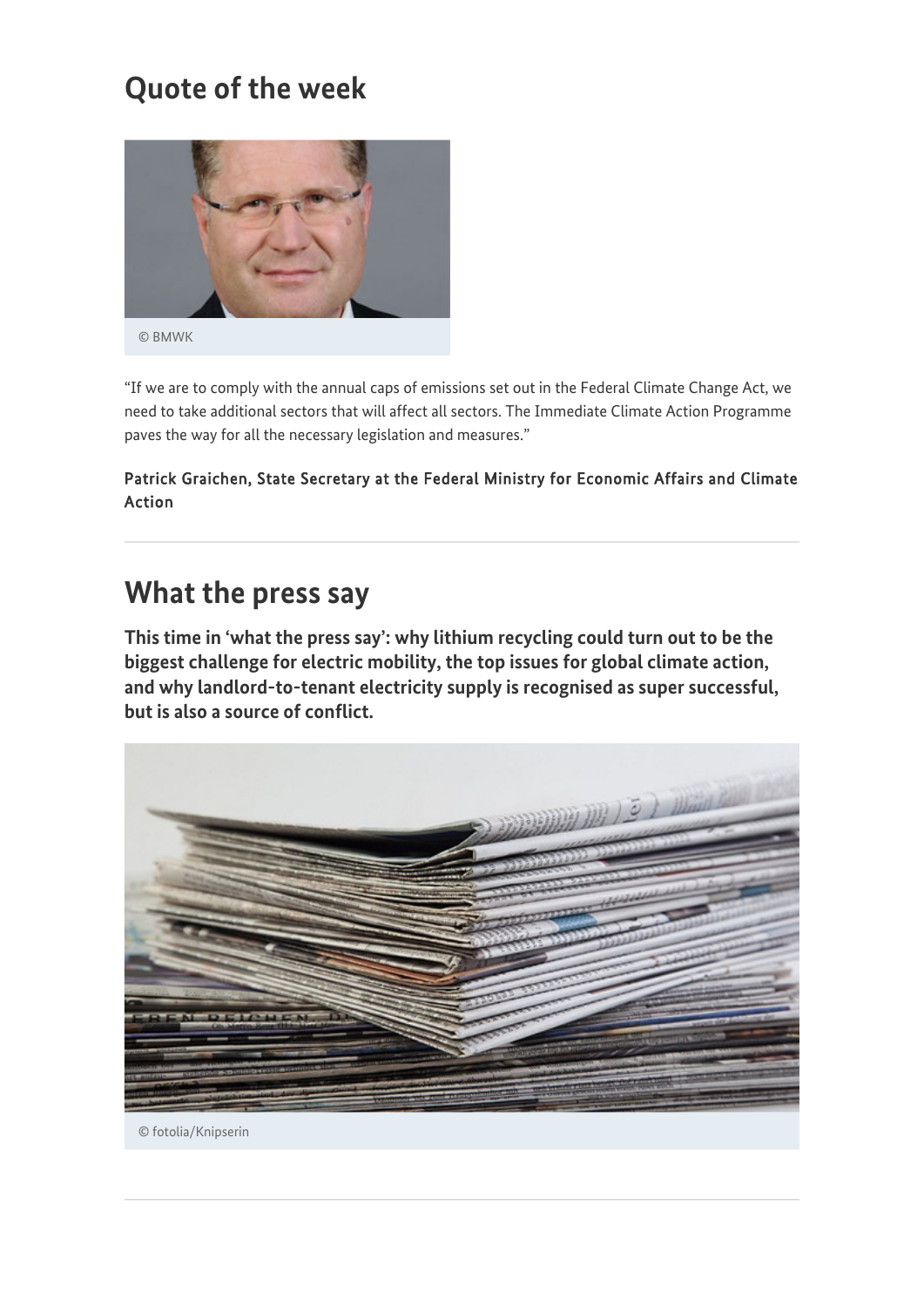[welt.de, 23 January 2022: 'Lithium recycling will be the top challenge' \(in German only\)](https://www.welt.de/wissenschaft/article236416129/Rohstoffe-fuer-E-Autos-Lithium-Recycling-wird-die-Top-Aufgabe.html) The online edition of the 'Die Welt' newspaper takes a detailed look at potential improvements being explored in the field of battery production for electric cars.

[Handelsblatt, 20 January 2022: 'What really matters in global climate action' \(in German only\)](https://www.handelsblatt.com/meinung/gastbeitraege/gastkommentar-global-challenges-worauf-es-beim-globalen-klimaschutz-ankommt/27985164.html?ticket=ST-53647-y9b2DcOAkLwibR7yKe4r-ap3) In 'Das Handelsblatt', economist Veronika Grimm discusses why the opportunities and risks of climate action are unequally distributed.

### [tagesschau.de, 16 January 2022: "Electricity, even if there is no more than a slight breeze" \(in German](https://www.tagesschau.de/wirtschaft/technologie/windkraft-flaute-neuentwicklung-101.html) [only\)](https://www.tagesschau.de/wirtschaft/technologie/windkraft-flaute-neuentwicklung-101.html)

On tagesschau. de, two engineers present effective, low-cost wind-powered installations that generate impressive amounts of electricity, even if there is not much wind.

## **Additional areas for offshore wind energy**

**Additional sites for offshore wind farms are to give the energy transition a strong boost. Three gigawatts of capacity could be added in newly designated areas in the North Sea. This was proposed by the Federal Maritime and Hydrographic Agency in the 'procedure to continue the site development plan for the further expansion of offshore wind energy', which launched in late 2021. In the longer term, this additional offshore wind energy could supply almost three million households with electricity.**

## **Current scenario framework for grid expansion**

**The latest draft of the scenario framework (2023-2027) drawn up by the transmission system operators prioritises the ambitious climate targets and is based on the assumption, in all three scenarios, that future electricity consumption will see a significant rise. This development will be driven by an increasing use of electric mobility, heat pumps, power2heat installations, electrolysis procedures (e.g. for hydrogen production) and by the decarbonisation of the industrial sector. Until 14 February 2022, the public is invited to comment on the scenario framework. If this framework is later approved by the Bundesnetzagentur (probably in the summer of 2022), it will serve as a binding starting point for the calculations for the next Network Development Plan.**